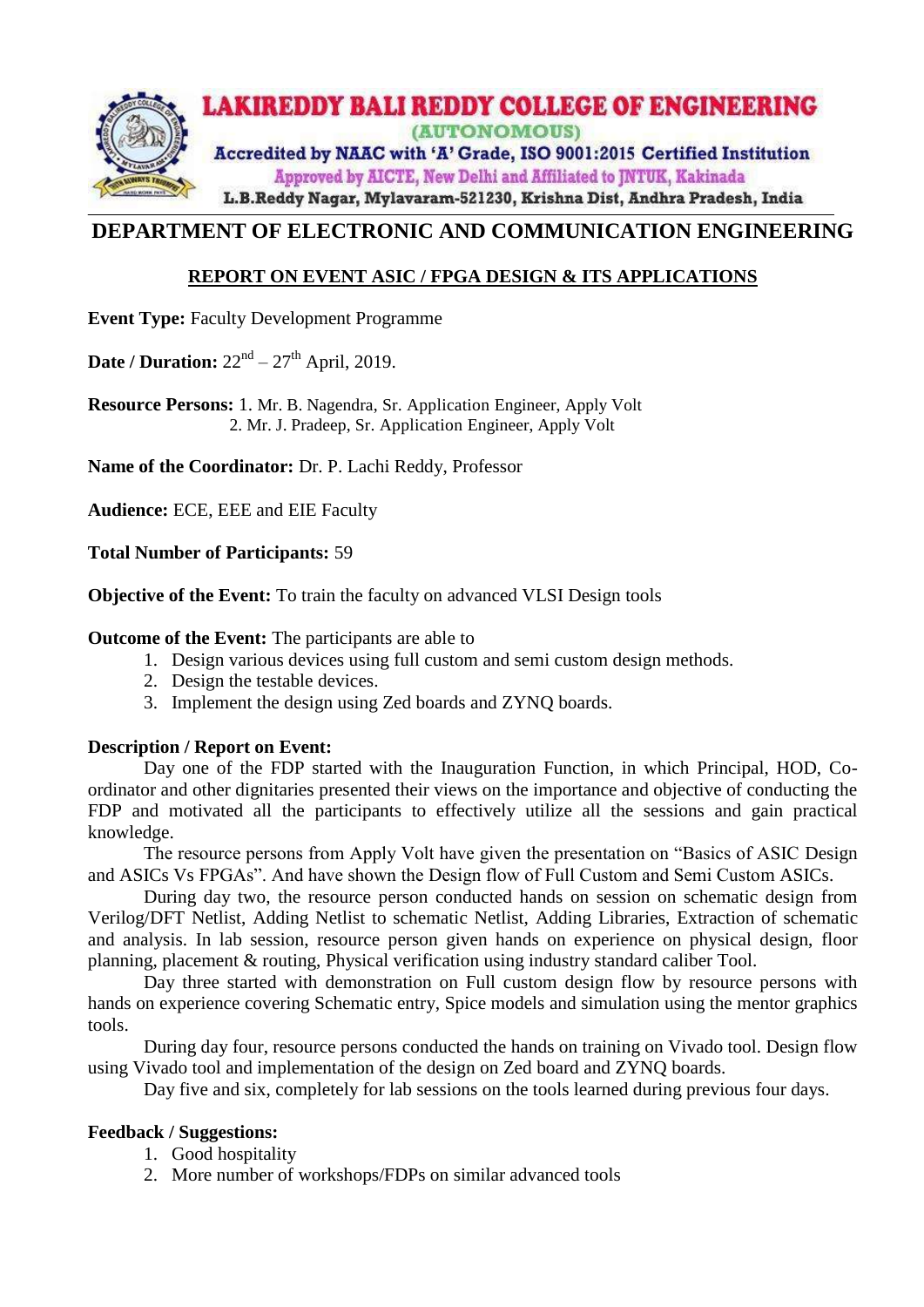# **Photographs:**